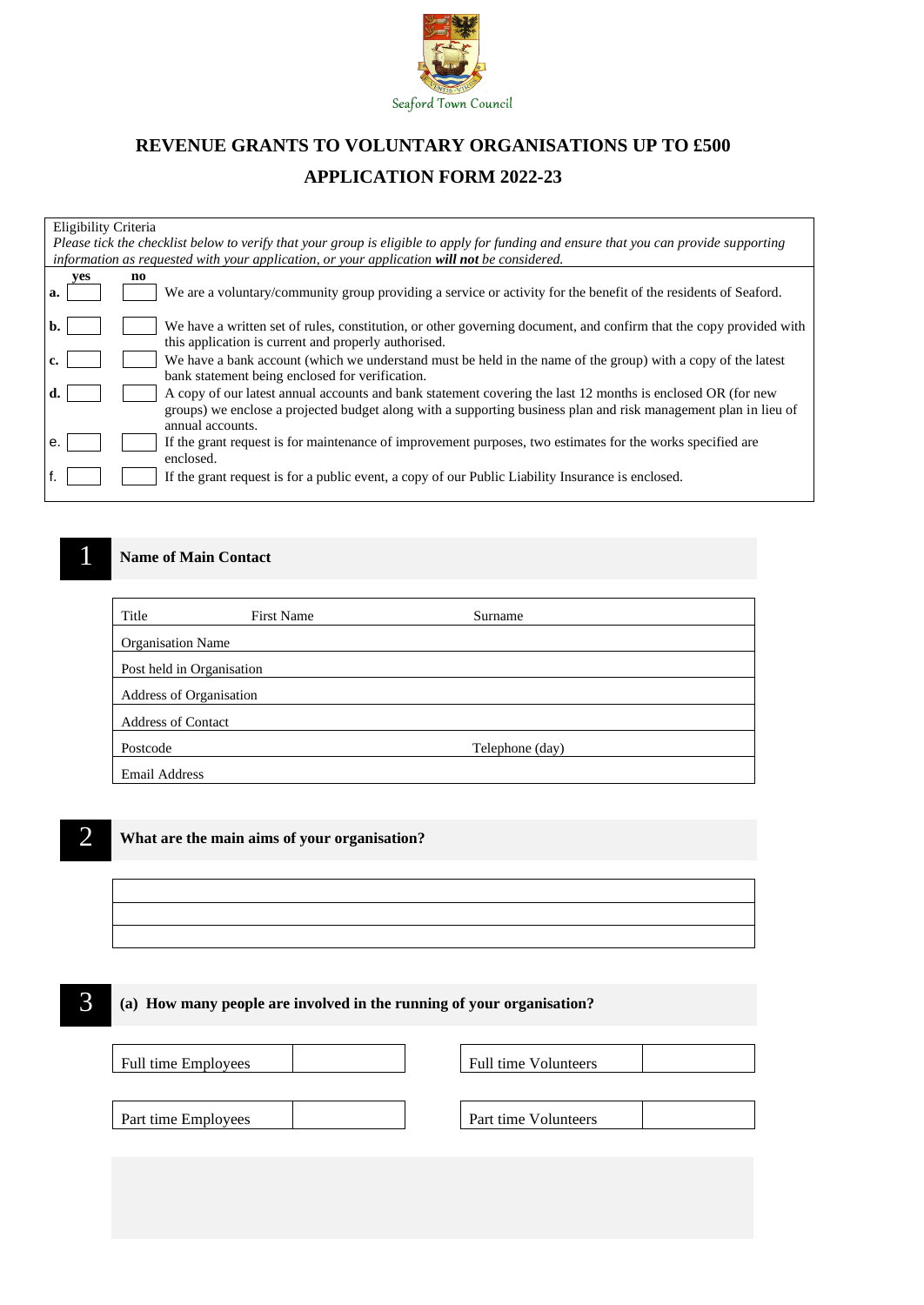**(b) How many members and participants does your organisation have?** 

 **Please indicate how many are from Seaford giving numbers and percentages.**

**(c) How many Seaford residents benefit from your organisation's activities?**

**(d) How frequently does your organisation meet?**

**(e) Who is responsible for the financial management of your organisation?**

## 4 **Please complete this section from your organisation's latest set of accounts**

| Year ending                |   |  | Cash                                                    |   |
|----------------------------|---|--|---------------------------------------------------------|---|
| <b>Total Income</b>        |   |  | Other                                                   | £ |
| Total Expenditure          |   |  | (Please specify, and if for a<br>purpose, please state) |   |
| Surplus / Deficit for year | £ |  |                                                         |   |

| Balances held:                 |  |
|--------------------------------|--|
| Cash $\pm$                     |  |
| Other $\vert \mathbf{f} \vert$ |  |

(Please specify, and if for a particular purpose, please state)

## 5 **How much do you wish to apply for from Seaford Town Council? £**………………… *Maximum of £500.00*

If successful, Seaford Town Council will be issuing the grant by BACS. Please fill in the required details below:

| <b>Account Name:</b> |  |
|----------------------|--|
| Sort Code:           |  |
| Account Number:      |  |

#### 6 **What would the Grant be used for?**

7 **What is the total funding required and who are the other funders?**